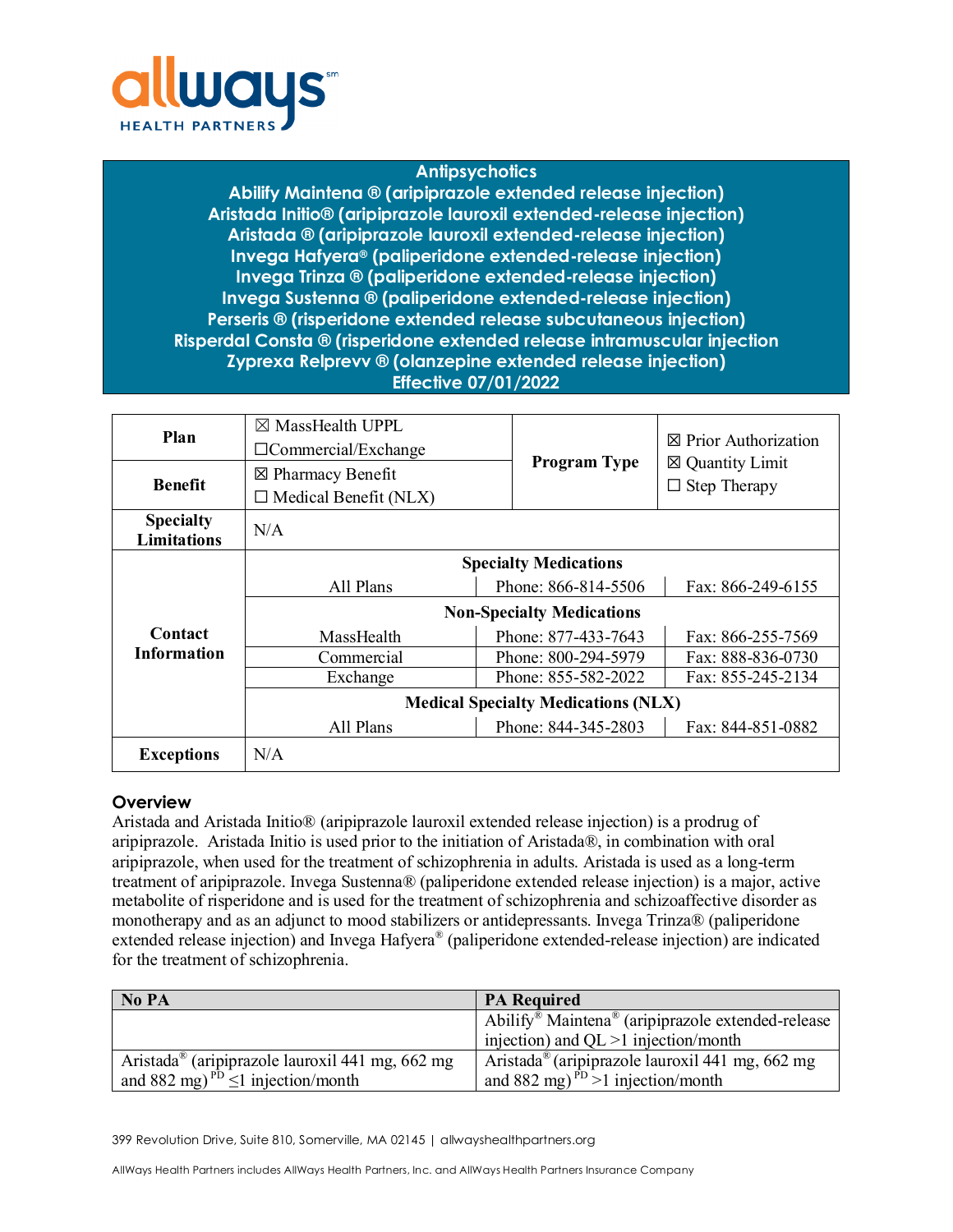

| No PA                                                                                | <b>PA Required</b>                                                        |
|--------------------------------------------------------------------------------------|---------------------------------------------------------------------------|
| Aristada <sup>®</sup> (aripiprazole lauroxil 1,064 mg) <sup>PD</sup> $\leq$ 1        | Aristada <sup>®</sup> (aripiprazole lauroxil 1,064 mg) <sup>PD</sup> >1   |
| injection/2 months                                                                   | injection/2 months                                                        |
| Aristada Initio <sup>®</sup> (aripiprazole lauroxil $675 \text{ mg}$ ) <sup>PD</sup> | Aristada Initio <sup>®</sup> (aripiprazole lauroxil 675 mg) <sup>PD</sup> |
| $\leq$ 1 injection/month                                                             | $>1$ injection/month                                                      |
| Invega Hafyera® (paliperidone extended-release                                       | Invega Hafyera® (paliperidone extended-release                            |
| 6-month injection) <sup>PD</sup> $\leq$ 1 injection/6 months                         | 6-month injection) <sup>PD</sup> > 1 injection/6 months                   |
| Invega Sustenna® (paliperidone extended-release                                      | Invega Sustenna® (paliperidone extended-release                           |
| 1-month injection) <sup>PD</sup> $\leq$ 2 injections month 1, $\leq$ 1               | 1-month injection) <sup>PD</sup> >2 injections month 1, >1                |
| injection/month thereafter                                                           | injection/month thereafter                                                |
| Invega Trinza® (paliperidone extended-release 3-                                     | Invega Trinza® (paliperidone extended-release 3-                          |
| month injection) <sup>PD</sup> $\leq$ 1 injection/3 months                           | month injection) <sup>PD</sup> >1 injection/3 months                      |
|                                                                                      | Perseris <sup>®</sup> (risperidone extended-release                       |
|                                                                                      | subcutaneous injection) and $QL > 1$                                      |
|                                                                                      | injection/month                                                           |
| Risperdal® Consta® (risperidone extended-release                                     | Risperdal® Consta® (risperidone extended-release                          |
| intramuscular injection) $\leq$ 2 injections/month                                   | intramuscular injection) $> 2$ injections/month                           |
| Zyprexa <sup>®</sup> Relprevv <sup>®</sup> (olanzapine 210 mg, 300 mg                | Zyprexa <sup>®</sup> Relprevv <sup>®</sup> (olanzapine 210 mg, 300 mg     |
| extended-release injection) QL $\leq$ 2 vials/month                                  | extended-release injection) > 2 vials/month                               |
| Zyprexa <sup>®</sup> Relprevv <sup>®</sup> (olanzapine 405 mg)                       | Zyprexa <sup>®</sup> Relprevv <sup>®</sup> (olanzapine 405 mg             |
| extended-release injection) QL $\leq$ 1 vial/month                                   | extended-release injection) >1 vial/month                                 |

PD Preferred Drug. In general, A trial of the preferred drug or clinical rationale for prescribing a non-preferred drug within a therapeutic class. Please note, for Invega Trinza®, a trial with a preferred agent is not required prior to approval of a non-preferred agent. Please note, for nonpreferred agents, a trial with Invega Sustenna® , Invega Trinza® or Invega Hafyera® is not required prior to approval of a non-preferred agent. ‡ Use of antipsychotics in members <18 years of age is discussed in the **MassHealth Pediatric Behavioral Health Medication Initiative**  guideline.

The **Pediatric Behavioral Health Medication Initiative** may apply to members <18 years of age due to polypharmacy, age, and/or drug restrictions. As indicated within this guideline, please refer to the **Pediatric Behavioral Health Initiative** guideline to assess appropriateness of therapy.

| Drug                                                 | <b>FDA Approved Indication(s)</b>                                                                                                                              |
|------------------------------------------------------|----------------------------------------------------------------------------------------------------------------------------------------------------------------|
| Abilify Maintena® (aripiprazole),                    | Schizophrenia (adults ages 18 years and older)<br>$\bullet$                                                                                                    |
| Aristada <sup>®</sup> (aripiprazole lauroxil)        | Maintenance treatment of bipolar I disorder -<br>monotherapy (adults)                                                                                          |
|                                                      | Acute treatment of agitation associated with schizophrenia<br>$\bullet$<br>or bipolar I disorder (adults)                                                      |
| Aristada Initio <sup>®</sup> (aripiprazole lauroxil) | Initiation of Aristada (aripiprazole lauroxil) when used for<br>$\bullet$<br>the treatment of schizophrenia in adults in combination<br>with oral aripiprazole |
| Invega Sustenna <sup>®</sup> (paliperidone)          | Schizophrenia (adults)<br>$\bullet$                                                                                                                            |
|                                                      | Schizoaffective disorder – monotherapy or as an adjunct<br>$\bullet$                                                                                           |
|                                                      | to mood stabilizers and/or antidepressants (adults)                                                                                                            |
| Invega Trinza®, Invega Hafyera®                      | Schizophrenia (adults)<br>$\bullet$                                                                                                                            |
| (paliperidone)                                       |                                                                                                                                                                |
| Perseris <sup>®</sup> (risperidone extended-         | Schizophrenia (adults)<br>$\bullet$                                                                                                                            |
| release)                                             |                                                                                                                                                                |

## **FDA Approved Indications:**

399 Revolution Drive, Suite 810, Somerville, MA 02145 | allwayshealthpartners.org

AllWays Health Partners includes AllWays Health Partners, Inc. and AllWays Health Partners Insurance Company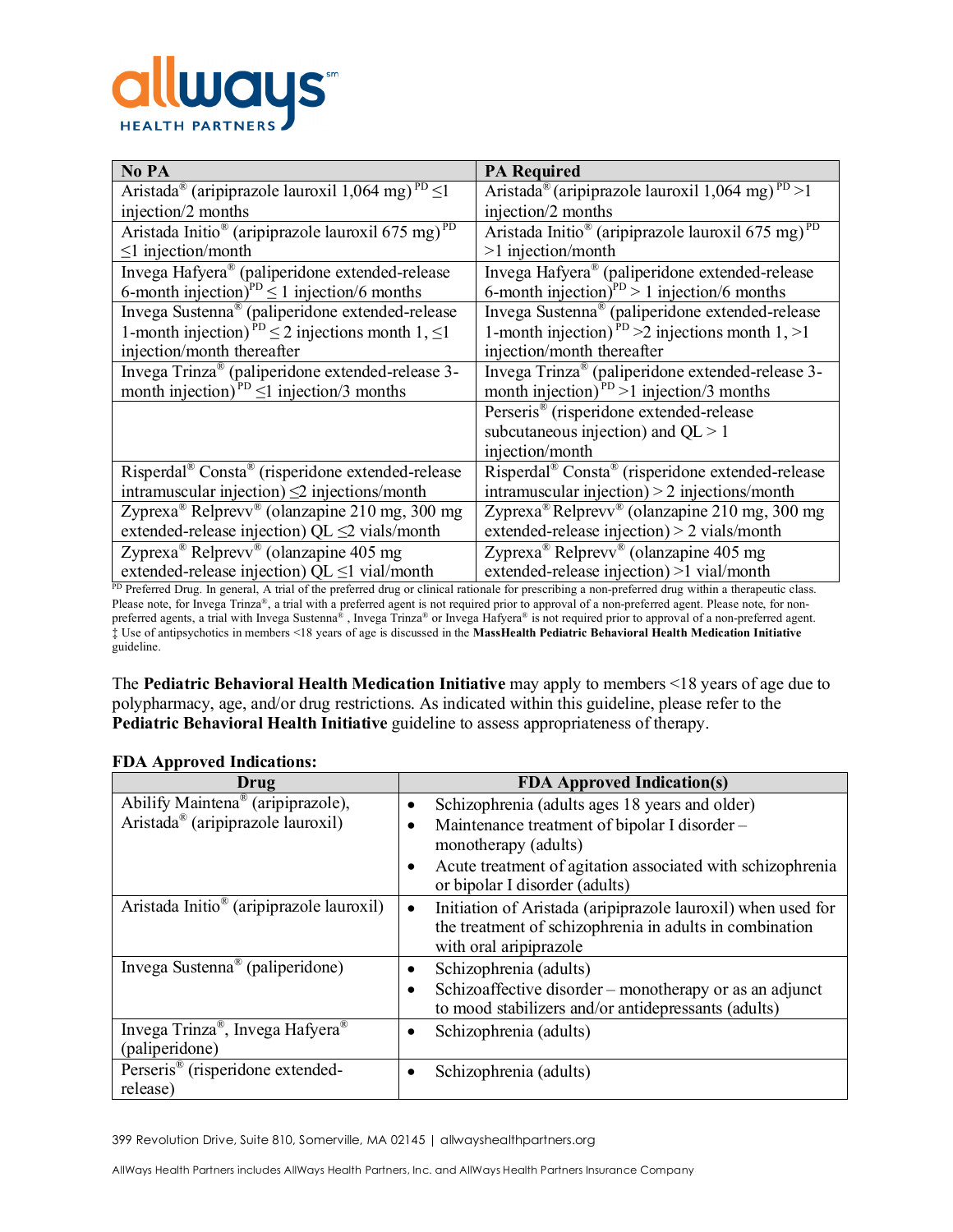

| Drug                                                    | <b>FDA Approved Indication(s)</b>                         |  |
|---------------------------------------------------------|-----------------------------------------------------------|--|
| Risperdal Consta <sup>®</sup> , (risperidone)           | Schizophrenia (adults)                                    |  |
|                                                         | Maintenance treatment of bipolar I disorder – alone or as |  |
|                                                         | adjunctive therapy to lithium or valproate (adults)       |  |
| Zyprexa <sup>®</sup> Relprevv <sup>®</sup> (olanzapine) | Schizophrenia (adults)                                    |  |

# **Coverage Guidelines**

Authorization may be granted for members when ALL the following criteria are met, and documentation is provided:

### **Exceeding Quantity Limits**

Prescriber provides documentation of **ONE** of the following:

- 1. Clinical rationale why the dose cannot be consolidated
- 2. Clinical rationale why the member requires dosing at intervals exceeding what is recommended by the FDA (for example twice daily when FDA approved dosing is only once daily)

Note: Additional criteria may apply for members < the age of 18. Please refer to the MassHealth Pediatric Behavioral Health Medication Initiative guideline for criteria.

**Abilify® Maintena®** (aripiprazole extended-release injection)

Prescriber provides documentation of **ALL** of the following:

- 1. Physician attestation of inadequate response, adverse reaction, or contraindication to Aristada® (aripiprazole lauroxil)
- 2. Requested quantity does not exceed established quantity limits of 1 injection/month

**Perseris®** (risperidone extended-release subcutaneous injection)

Prescriber provides documentation of **ALL** of the following:

- 1. **ONE** of the following:
	- a. Pharmacy claim or provider attestation of inadequate response or adverse reaction to **ONE** of the following:
		- i. Risperdal Consta® (risperidone ER injection)
		- ii. Invega Sustenna® (paliperidone ER injection)
		- iii. Invega Trinza® (paliperidone ER injection)
		- iv. Invega Hafyera® (paliperidone ER injection
	- b. Physician documentation of contraindication to Risperdal Consta® (risperidone extendedrelease intramuscular injection) **AND** Invega Sustenna® (paliperidone extended-release injection)
- 2. Requested quantity does not exceed established quantity limits of 1 syringe/month

Note: Additional criteria may apply for members < the age of 18. Please refer to the MassHealth Pediatric Behavioral Health Medication Initiative guideline for criteria.

#### **Continuation of Therapy**

Reauthorization requires physician documentation of continued stability on the requested medication (evidence of regularly paid claims OR provider documentation that member is compliant).

## **Limitations**

- 1. Initial approvals will be for:
	- a. All agents: 1 month to 12 months
	- b. Abilify Maintena or Perseris monotherapy: 12 months

399 Revolution Drive, Suite 810, Somerville, MA 02145 | allwayshealthpartners.org